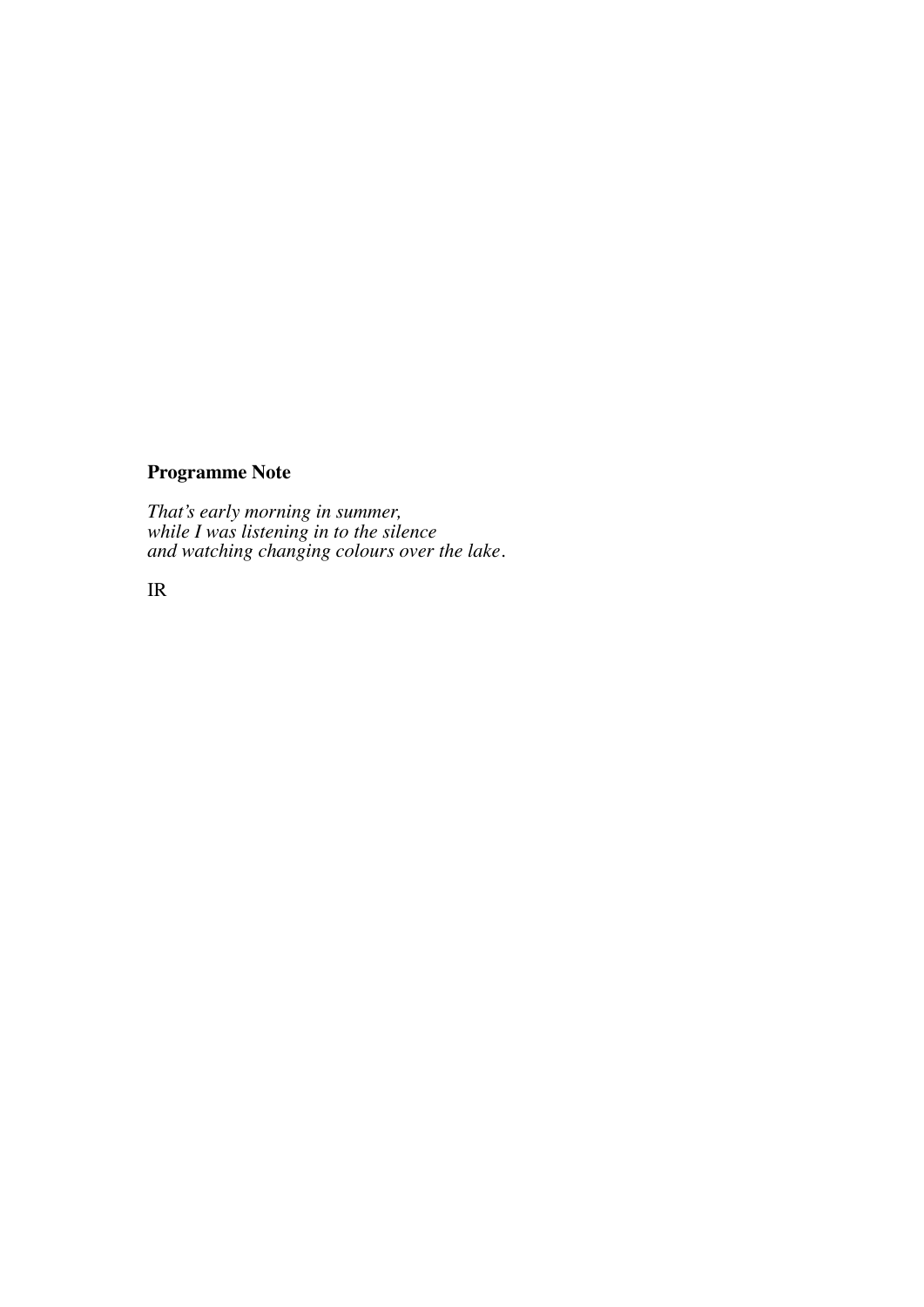







<sup>-</sup>Landscape...p.3-